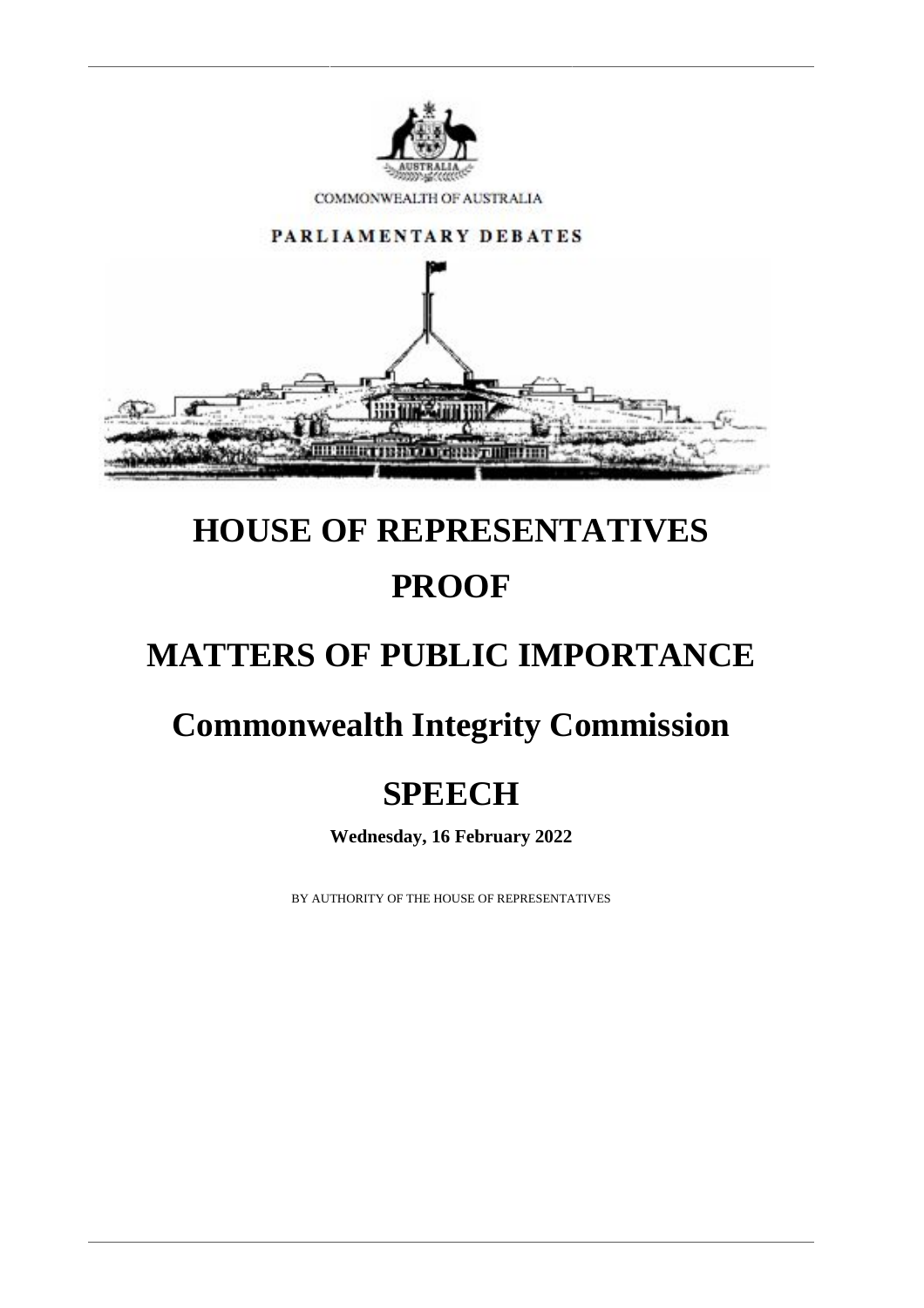#### **SPEECH**

**Date** Wednesday, 16 February 2022 **Source** House **Page** 67 **Proof** Yes **Questioner Responder Speaker** O'Brien, Ted MP **Question No.** 

**Mr TED O'BRIEN** (Fairfax) (16:34): Few issues expose the rank hypocrisy of the Labor Party more than the Commonwealth integrity commission. The coalition has already furnished detailed legislation for such a commission, and the only reason it's not proceeding is that the Labor Party refuses to support it.

**Mr Dreyfus:** Ha, ha, ha, ha, ha, ha!

**Mr TED O'BRIEN:** We even have the shadow Attorney-General laughing and scoffing at the proposition of a Commonwealth integrity commission. I would have respect for the Labor Party—I truly would—if their opposition to our legislation were based on an alternative piece of legislation. Have they furnished one? No. Does the shadow Attorney-General wish today to furnish an alternative piece of legislation? No, because they have nothing. They have nothing more than two pages of talking notes, no doubt handwritten by the Leader of the Opposition when he was at school, along with his economics dissertation. That's all they have. There's only one party that is truly holding this back more than anything, and that is the Labor Party, together with the little pixies at the bottom of the garden with whom they dance hand in hand, the Greens.

If there is an organisation in this country which should never, ever dictate on integrity, it is the Australian Labor Party. I'm not just talking here about the Craig Thomsons, the Sam Dastyaris, the Obeids or the Ian Macdonalds. There's an insight here that hasn't been raised yet. If you think about everyone they've had lined up from the other side to speak about integrity today, there's something missing. We've had members from Victoria, the Northern Territory and WA. Guess who's missing. The shadow Attorney-General is already squirming. Guess who's missing from this line-up. There is no Queenslander from the Labor Party speaking to this.

So where are the members for Moreton, Griffith, Rankin and Oxley? They're all in their suites under their desks. They're rocking back and forth with their hands over their ears saying, 'I can't hear this; I can't hear this.' I'll tell you why: because the Queensland Labor government is burning in an inferno of misconduct, and those opposite know it. They come here today with all the motherhood statements about integrity in office, yet they failed to mention the very jurisdiction in this nation which is burning because of its lack of integrity, and that is the Queensland Labor government. They know it, and that's why the shadow Attorney-General has fallen silent with his head down at the desk. He knows as much as the rest of them do that the Queensland Labor government is in deep trouble.

We have a conga line of people, all statutory office bearers or former office bearers in Queensland, running from the Queen Street Mall all the way to 1 William Street. Guess what they're doing: they are blowing the whistle on the lack of integrity in the Palaszczuk government in Queensland. What do those opposite say about that today? Nothing.

Mr Dreyfus interjecting—

**Mr TED O'BRIEN:** Oh, they're blaming News Corp. There you go—good old News Corp. We'll take the News Corp option from the shadow Attorney-General. They know that it is ridiculous.

Here we have a situation. Just imagine the integrity commissioner, Dr Stepanov, who's been asking tough questions of the Labor government in Queensland because of their use of lobbyists in the executive building during the last election campaign. She makes a complaint about one of her staff members, and what happens? Within two weeks, her office is raided and a laptop that she had asked to be investigated and forensically examined is taken and allegedly wiped. What was on that laptop, I wonder, Premier Palaszczuk? What lack of integrity is your office representing, and why do your federal colleagues come in here and stay silent about your state, your jurisdiction and your government? *(Time expired)*

**The DEPUTY SPEAKER** ( **Mr Irons** ): The discussion has concluded. Before we go on to the next piece of government business, I would just like to remind members that we're not at the football; we are actually in